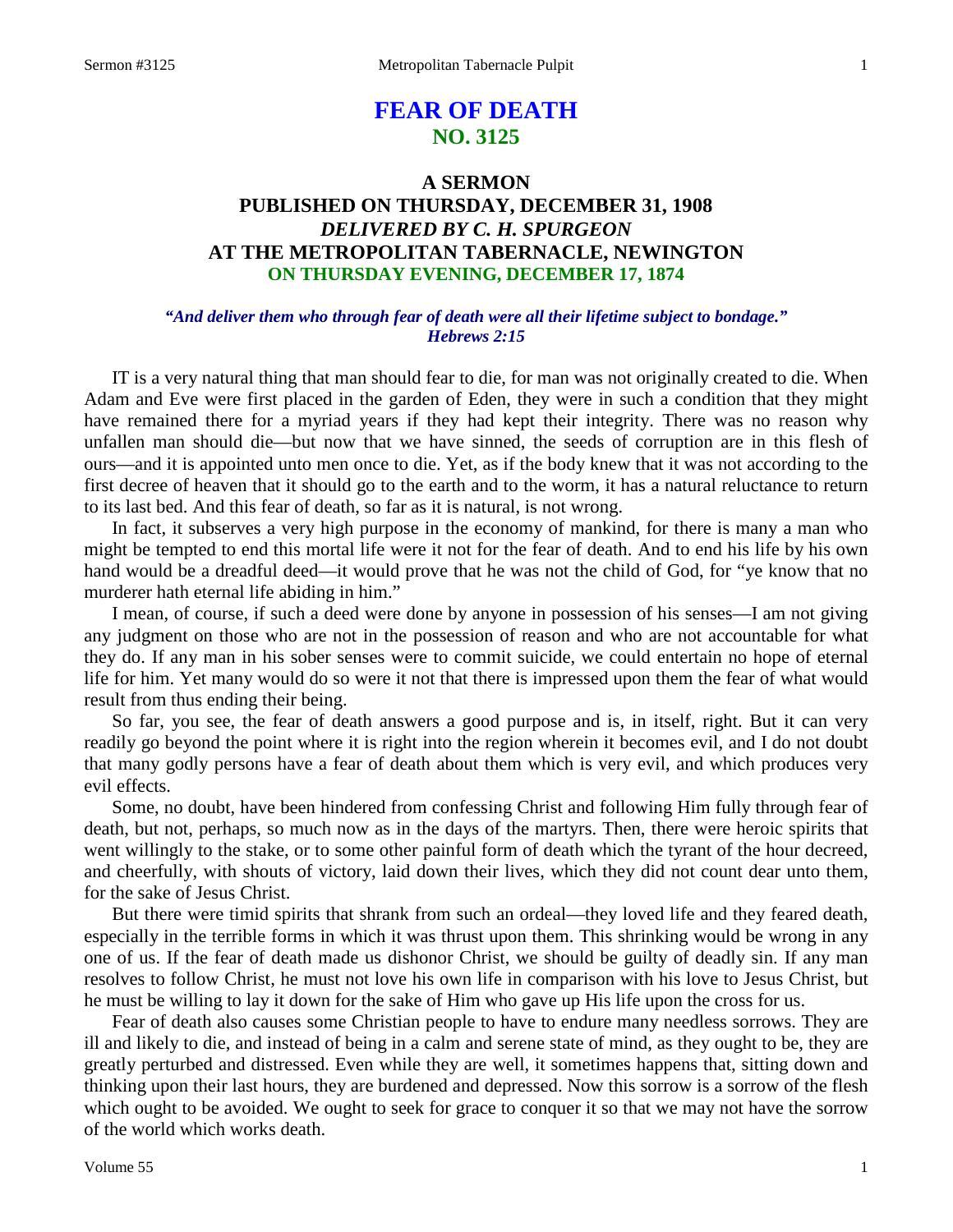This fear of death is very dishonoring to God. It looks as if you could trust Him in fair weather, but not in storms—could believe in Him while you are well and strong, but could not trust in Him when health and strength are failing you. Never forget what David said, "He that is our God is the God of salvation; and unto God the LORD belong the issues from death."

We greatly glorify God when we can say with Job, "Though he slay me, yet will I trust in him," but if we are afraid to die, it looks as if we had not a whole-hearted trust in God, or that perfect love to Him which casts out fear.

And this fear of death also tends very much to dishonor our holy religion in the eyes of those who are not believers in Jesus. The calmness with which the Christian expects his end, or even the holy joy with which he anticipates it, is one of the things which ungodly men cannot comprehend—and even if they will not confess it, they are a good deal impressed by it, and often feel their hearts longing to know that blessed secret which can make Christians look forward to their last days on earth in such a cheery spirit.

The Christian who contemplates death with joy is a living sermon. He is a better defense of the Gospel than all the works that Butler and Paley, and the other writers of Christian evidences have ever been able to compile. Hence, dear friends, the church of Christ loses this defense and the world loses this evidence, when we are troubled by the fear of death. This fear ought not to be found in Christians, and if it ever is, they ought to strive against it until they overcome it.

> *"Why should we start, or fear to die? What timorous worms we mortals are! Death is the gate of endless joy, And yet we dread to enter there.*

*"The pains, the groans, the dying strife Frighten our approaching souls away; Still we shrink back again to a life, Fond of our prison and our clay."*

"How are we to get rid of this fear?" asks one. Well, let us never try to get rid of it, as some do, by forgetting all about death. That would be to live as the brutes that perish. They live their little day here without any thought beyond the present. The ox and the sheep go to the slaughterhouse without the power to look beyond the present life. I would not like to obtain peace of mind by descending to the level of those "dumb, driven cattle."

Yet there are many men whose only peace arises from thoughtlessness, and that is a sorry peace which cannot endure contemplation and consideration. Why, we know men who are bold enough in company and who can even blaspheme God—but set them down in a room by themselves, compel them to think in solitude even for a single hour, and you could not condemn them to a greater misery. They cannot bear the idea of parting with their present joys. Venturing into another world seems to them such a hazardous enterprise that they forget all about it and shut their eyes to all thoughts beyond this life.

It is not in that way that Christians seek to overcome their fear of death. They are thoughtful and they wish to always ponder, to consider, and to judge concerning the future as well as the present. They desire to look beyond this mortal state. They ask for brighter vision and clearer eyesight, and do not want to shut their eyes to the future, whatever it may have in store for them.

I am going to try to answer three questions concerning this fear of death. First, *where shall we look to be delivered from it?* Secondly, *what shall we further think of to help us conquer it?* And thirdly, *what shall we do to overcome it?*

**I.** First then, WHERE SHALL WE LOOK TO BE DELIVERED FROM THE FEAR OF DEATH?

The answer is, beloved, that you must look for that where you are bound to look for everything, namely, TO THE LORD JESUS CHRIST, for there is no true deliverance from the fear of death except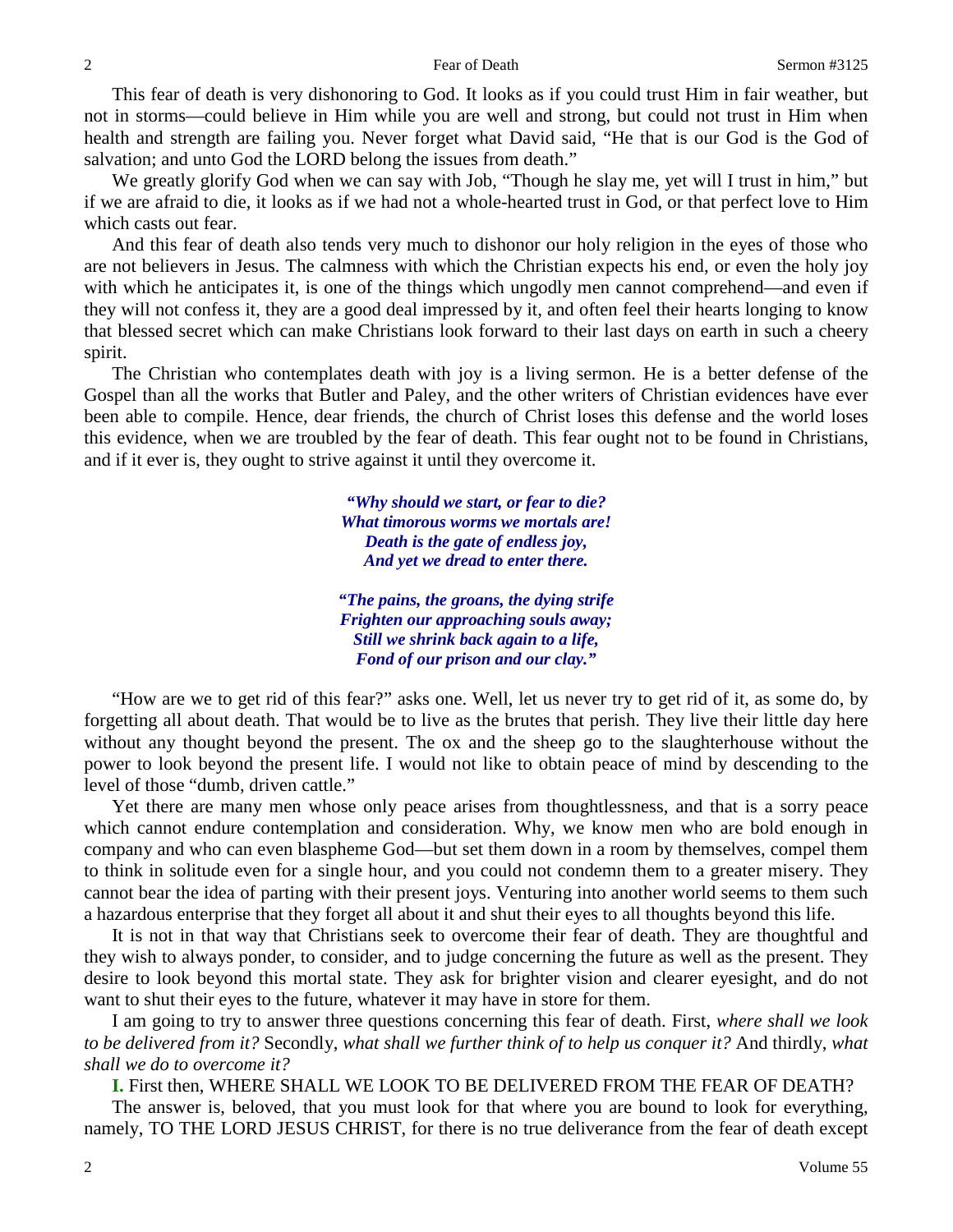by looking unto Him whose death is the death of death. The verse before our text suggests this when it tells us that Jesus Christ became man, "that through death he might destroy him that had the power of death, that is, the devil; and deliver them who through fear of death were all their lifetime subject to bondage."

How does Christ take away from us the fear of death? He does it, first, *by taking away from us the sin which is the sting of death*. To die forgiven, "accepted in the beloved," is not really to die, but to depart out of this world unto the Father. Unforgiven sin is that which makes it hard to lay the head upon the dying pillow. But when sin is forgiven, and we know that it is, and we have perfect peace with God, we can even long for that last evening of life to come that we may undress and sleep in Jesus.

Be sure, beloved, that you are forgiven—"make your calling and election sure." Know for a certainty that Jesus Christ's words apply to you, "Verily, verily, I say unto you, he that believeth on me has everlasting life." Rest completely upon that sacrifice which He once offered upon the cross when He made a full atonement for all who believe an Him. Understand that He has washed you from your sins in His blood, and made you kings and priests unto God—and then I do not see how the fear of death can live in you any longer.

> *"If sin is pardon'd, I'm secure; Death has no sting beside: The law gives sin its damning power; But Christ, my ransom, died."*

Next, Christ has delivered you from the fear of death *by changing the very character of death itself*. You know what He said to Martha, "Whosoever liveth and believeth in me shall never die." And believers never do die in the sense in which others die. They die in order to endure the penalty of sin, but for us, that penalty was borne by Christ. All our iniquities were laid upon Him and all the penalty of them was borne by Him.

Death to the believer is no penalty—it is a development from this time state to another and a higher one—a breaking of the shell that now confines us—a snapping of the cable that holds the vessel to the shore, a severing of the chain that holds the eagle down to the rock. Death releases us so that we may soar away to that land of light and love where Jesus is, as John Newton sings,

> *"In vain my fancy strives to paint The moment after death, The glories that surround the saint When yielding up his breath.*

> *"One gentle sigh the fetter breaks: We scarce can say, 'They're gone!' Before the willing spirit takes Her mansion near the throne."*

Death to the believer is not an execution—it is his deliverance, his freedom from manumission, and admission into the glory of God.

Christ has taken away the fear of death from those who truly know Him *by assuring us that our soul shall not die or become extinct*. There is a vital principle within us, as He has said, "Because I live, ye shall live also." One of His last solemn declarations was, "Father, I will that they also, whom thou hast given me, be with me where I am; that they may behold my glory."

We sorrow not as without hope concerning those who have fallen asleep in Jesus, for we know that they are forever with the Lord. "To be absent from the body, and to be present with the Lord," is the divine revelation concerning all who are in Christ Jesus by a living faith. Because our souls shall never die, we are not afraid to venture into the world of spirits.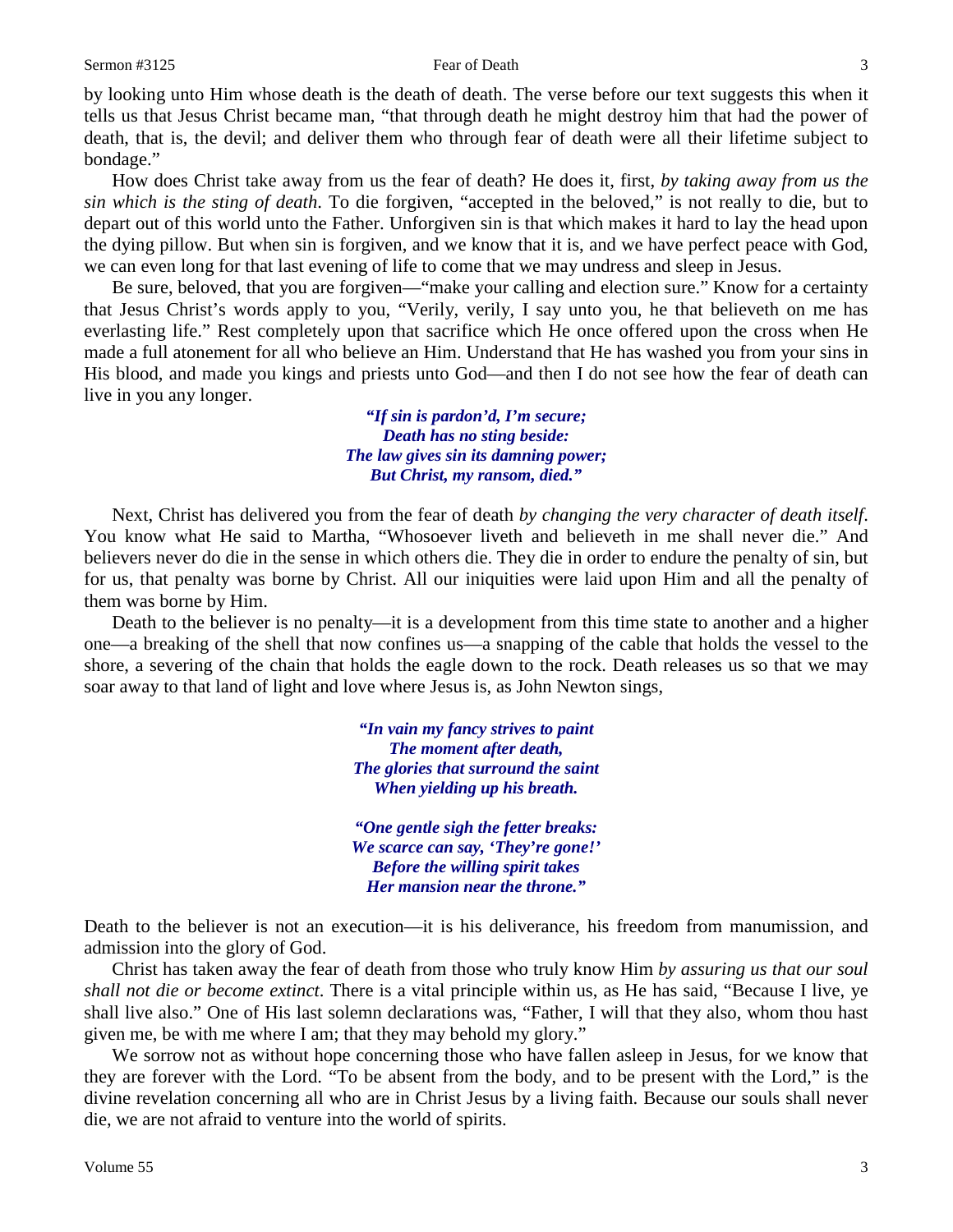Then there is that master doctrine of the Christian faith which was not revealed to men in all its fullness until Jesus came. I mean, *the doctrine of the resurrection of the body*. It is for this body that we have any fear—corruption, earth, and worms are its heritage—and it seems a hard thing that these eyes, which have seen the light, should be blinded in the mold; that these hands which have been active in God's service, should lie still in the grave; and that these limbs, which have trodden the pilgrim path, should be able to move no longer.

But courage, believer! Your body shall rise again. Laid in the earth it may be, but kept in the earth it cannot be. The voice of nature bids you die, but the voice of the Omnipotent bids you live again. For the trumpet shall sound and then the bodies of the saints shall rise,

### *"From beds of dust and silent clay, To realms of everlasting day."*

This is our consolation, that, as Jesus Christ died and rose again from the dead, "even so them also which sleep in Jesus will God bring with him." As we have this double comfort for soul and body, what more do we want?

Thus I have shown you that to overcome the fear of death, we must look to Jesus Christ on the cross atoning for us, in the resurrection rising for us, in the glory taking possession of our home for us, and at the right hand of God preparing our place for us, possessing all power and using it so that He may bring us unto His eternal kingdom—and soon to come again, in all the glory of the latter days, to raise the bodies of His people from the dead unless they are still alive at His coming.

This is He who conquers for us the fear of death. It is to Him we are to look—"looking unto Jesus." Let your eyes be always looking to Him then the fear of death will not make you subject to bondage.

**II.** Now, secondly, WHAT SHALL WE THINK OF THAT MAY FURTHER HELP US TO OVERCOME THIS FEAR OF DEATH?

First, let us remember that, if we are called to die, *we are called to do no more than Jesus Christ has done before us*. When my body goes down to the grave, it will not be the first tenant of the sepulchre. Myriads of the saints have been there before, and best of all, the saints' Master and Lord has slept in the tomb.

You remember that Jesus left the napkin folded by itself, that mourners might use it in drying their tears—but the linen clothes, in which He had been wrapped—remained together so that our last bed might be well-sheeted, that our last sleeping-room might not be unfurnished. More than that,

### *"There the dear flesh of Jesus lay, And left a long perfume."*

Should not the servant be as the Master? Does he ask for more? If the King Himself has passed this way, shall His bodyguard, His soldiers, His companions, be afraid to pursue the same downward path? No, beloved, as you follow the track of the Crucified to the tomb of Joseph of Arimathea, you may yourself walk safely there. If the footprints of the flock have often encouraged us, how much more should the footprints of the Shepherd! So, believers, be not afraid to die, for Jesus died.

Remember, also, that *death will not separate us from the love of Christ, nor from Christ Himself*. He is with us now and He will be with us then. And after death we shall be with Him forever. He loves us today and He will love us tomorrow, He will love us all our lives, He will love us in death and He will love us throughout eternity. It was this truth that Paul proclaimed when he wrote, "I am persuaded that neither death, nor life, nor angels, nor principalities, nor powers, nor things present, nor things to come, nor height, nor depth, nor any other creature shall be able to separate us from the love of God which is in Christ Jesus our Lord."

In one of his inventories of the Christian's possessions, he writes, "Life or death, or things present, or things to come; all are yours; so death is yours if you are in Christ Jesus." If the pangs of death could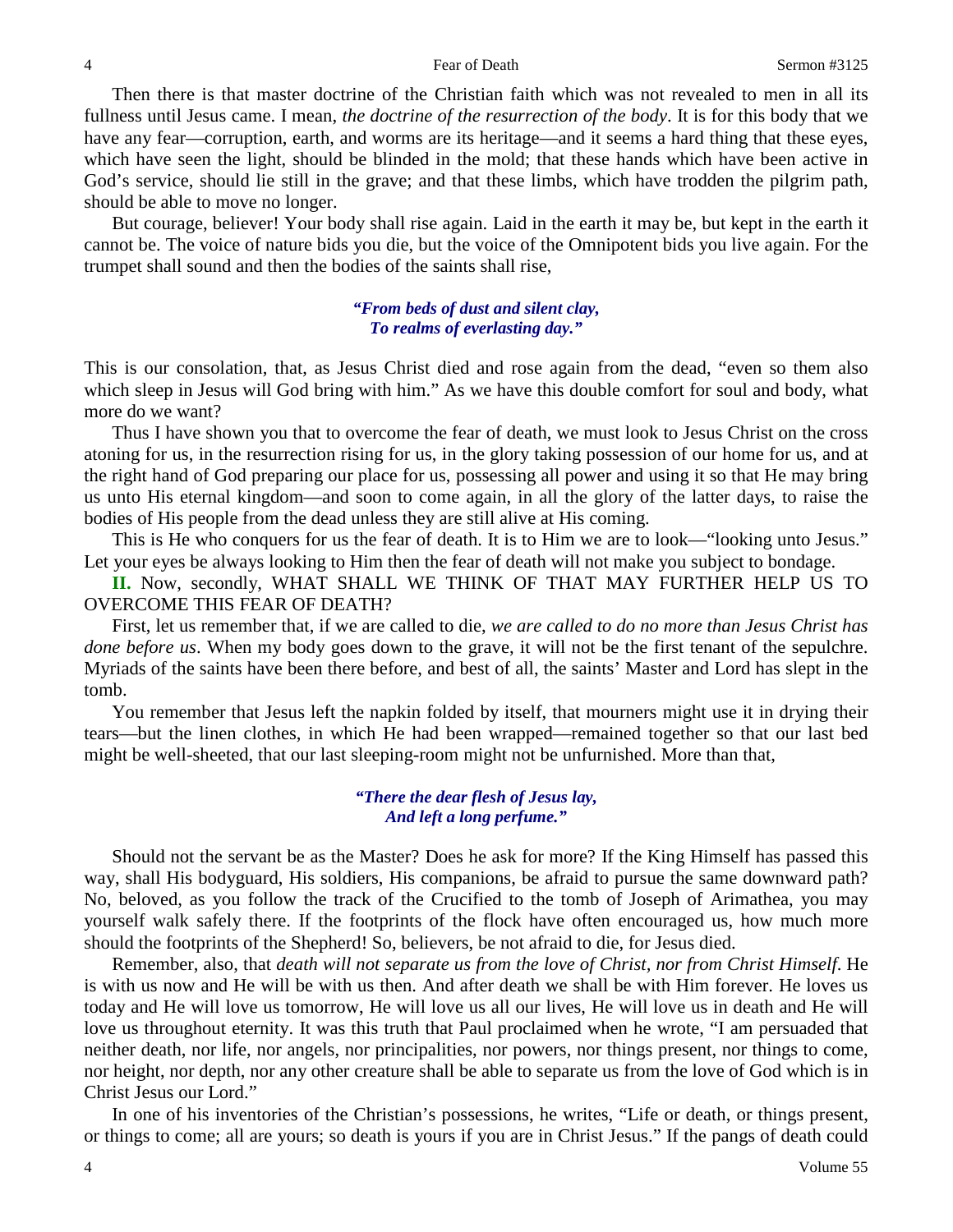separate the members of Christ's mystical body from their Head, it would be death indeed. If that grievous sorrow could divide the heart of Jesus from the heart of His elect, then might we dread to die but it is not so. If death makes any difference to us, the bonds that unite us to Christ shall become still firmer and the revelation of Christ shall become yet brighter—and Jesus shall be nearer and dearer to us in our departure from earth than He ever was before. "Wherefore comfort one another with these words."

Next, let us recollect that *death will not even separate us from all our friends*. It will take the wife from the husband, and the child from the mother, and we must leave behind us many who have been our comrades in the battle of life. But especially to you who are growing old, it ought to be a very comforting thought that probably most of your best friends have crossed the river already.

If you were to count up those who have been dear to you from your youth up, you would find that the majority have gone on before you as you have advanced in years. And there are some above who, a long way behind our Lord, of course, will be amongst the dearest friends that we hope to see up yonder.

The mother will find her babes, who were lent to her for a brief season, and then caught away to heaven, safe on the other shore. And grandparents, and parents, and brothers, and sisters, and many a fellow church member, with whom we went to the house of the Lord in company—are all there ready to welcome us when we shall be new-comers in the Celestial City.

Do not, therefore have a fear of death because of the separation from friends below, but rather cheer yourself with the prospect of a blessed re-union with friends above. You may, perhaps, regret that you have to leave some behind, but think of the friends ahead, and let your spirit rejoice to remember that you are going "to the general assembly and church of the firstborn, which are written in heaven." Again, I say to you, "Comfort one another with these words."

I think the fear of death ought to vanish from us when we recollect that *it will be an answer to a great many of our prayers*. I am not sure we always do right to sing such words as these,

### *"Father, I long, I faint to see The place of Thine abode."*

I remember a minister, an old friend of mine, who went into the pulpit, one Sabbath morning, and stood up, and read that verse,

> *"Father, I long, I faint to see The place of Thine abode; I'd leave Thine earthly courts, and flee Up to Thy seat, my God!"*

As he uttered those words, he sat down in the seat, fell back, and he had gone to be with his God. We should not venture to say or sing such words as these unless we are fully prepared for such a sudden change as came to my aged friend.

But how often you and I have prayed to be rid of troubles! Well, we shall be rid of them then. How often have we prayed to be rid of sin! We shall be rid of it then. We have prayed to be delivered from temptation—and we shall be, then. We have asked to be like Jesus and we shall be, then. We have prayed for a clearer vision of Him and we shall have it then.

Why, our prayers, except when we pray, "Let the whole earth be filled with thy glory," can scarcely go further than when we say, "Let us be with You where You are." By our death, the Lord will answer our prayers. One kiss on our lips from His dear mouth will kiss away our soul and we shall be where we shall see His blessed face in all the splendor of His glory. Then, if death is the answer to your prayers, why need you dread it?

Remember, too, that *death is attended by very special comforts*. I remember a sermon by my grandfather which stuck in my youthful memory and is fresh in my recollection still. I forget the text, but I think it was, "Grace to help in time of need." And at the end of the first head the old gentleman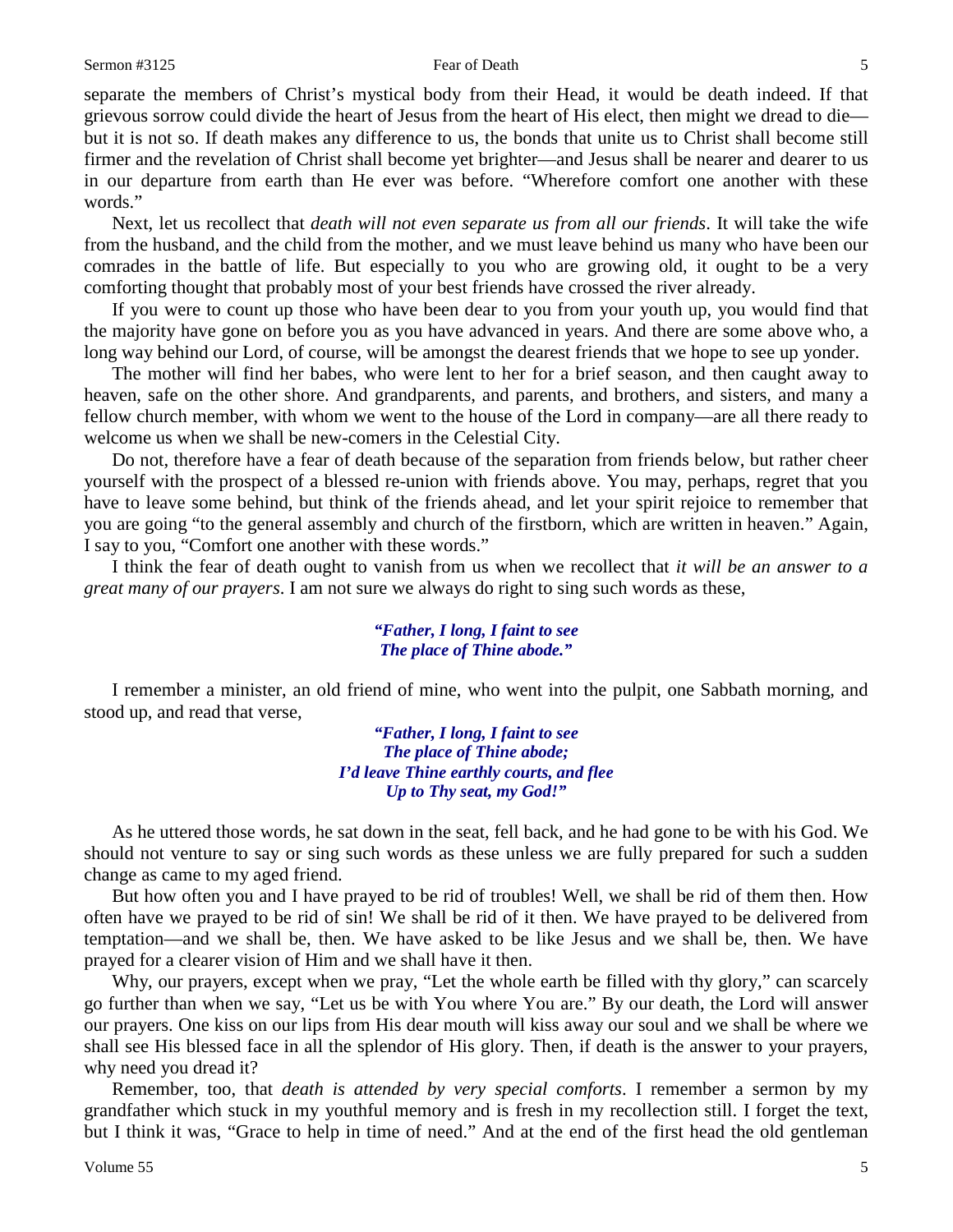said, "But there is one kind of grace that you do not want." Then he went on to a second head and mentioned another kind of grace, and again, he said, "But there is one kind of grace that you do not want."

He had five or six heads to his discourse, but at the end of every one of them he said, "But there is one kind of grace that you do not want." We were all wondering what he could mean, when he finished up with this remark, "You do not want dying grace till dying moments come." There was truth in that observation.

I may say to myself, "Do I feel now that I could die calmly or even triumphantly?" I may put the question if I like, but it is hardly a fair one, for I am not yet called to die. Yet my experience and observation of others lead me to believe that very remarkable grace is often given to believers in their last hours.

I have seen the timid become more strong than the brave. I have seen the retiring become more bold than the courageous. And I have known some, who seemed to be almost dumb before, speak with matchless utterance. And some, whose faces have been lit up with supernatural joy who before appeared to be amongst the doubting and the trembling ones of Christ's family. There are choice revelations, special manifestations, nearer approaches to Christ, wider outlets of love from Him, and greater inlets into the soul of the brightness of His presence, in those times, than ever before.

When the body is strong, it often seems like a thick wall that shuts out the light. But when disease comes and shakes the tenement, it makes great rifts in wall and roof—and through those rifts the Light of God comes streaming in as it had never come in before. I never can doubt the truth of our holy faith, or the reality of religion after what I have witnessed at the deathbeds of the Lord's people. I could tell you of one, who died this week, and who had long been a member of this church. She was unconscious in her last hours, but up to the time when unconsciousness came on, it would have been a joy to any of you to see her. She almost incessantly requested her friends TO sing such songs as—

### *"Safe in the arms of Jesus."*

As long as she could do so, she took her part, joining better than any of them in the real joy of the song, for they were sorrowful at the thought of losing one whom they loved—but she was joyful in the prospect of soon beholding the face of Him whom her soul loved so intensely. I believe there is no joy in life that equals the joy of departing believers.

You may visit the haunts of folly, if you will, and search for joy, there, but you shall not find any joy worth the having. You may go to the palaces of kings, you may go to bridal chambers, you may go where health, and strength, and fame, and honor contribute to worldly mirth, but you shall not find such deep, intense joy anywhere else as you shall find in that room where the death-sweat is on the believer's brow, but the glory of heaven is shining upon his face. I have heard some say that it was worth while to live for the sake of the joy they have had when they were dying, so there is no cause for a Christian to fear death if such an experience as this awaits him.

But it is not so much the joy of dying that can console us as *the life that is beyond death*. I never like to hear people quote the first part of that text and omit the latter portion, "Eye hath not seen, nor ear heard, neither have entered into the heart of man, the things which God hath prepared for them that love him. But God hath revealed them unto us by his Spirit: for the Spirit searcheth all things, yea, the deep things of God."

Christians know that there is a joy unspeakable and eternal which will be their portion as soon as they shall depart from this world to be with the Father. Well did we sing just now,

> *"Let doubt, then, and danger my progress oppose, They only make heaven more sweet at the close: Come joy or come sorrow, whate'er may befall, An hour with my God will make up for them all."*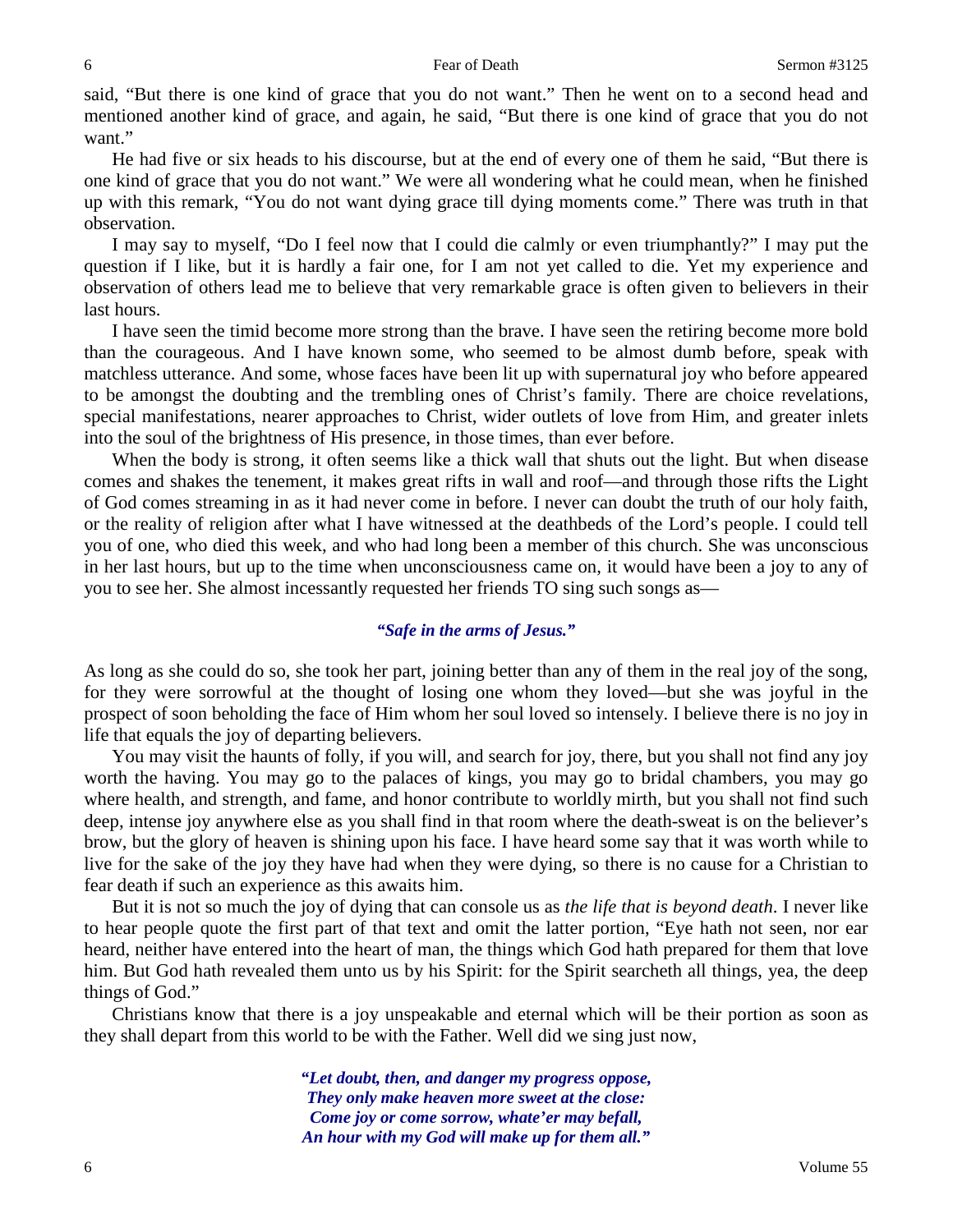What will be the sensations of the first hour in heaven? I will not try to picture them—I will leave you to imagine them. But what will be your sensations when you realize that you are not merely to be there for an hour, or a day, or even for seventy years, but forever and ever? Of him that overcomes, Christ says, "He shall go no more out." He shall be blessed forever and ever in the presence of his Lord.

The righteous are to go "into life eternal." Take away that word "eternal," and you have taken away our all. But while that remains, the heaven of heaven is the fact that it will last forever and ever!

I cannot stay to speak at length upon all this, but I do entreat every child of God to think much upon these comforting themes, and then, surely, he will be helped to overcome the fear of death.

**III.** Now, thirdly, WHAT SHALL WE DO, as well as what shall we think of, IN ORDER THAT WE MAY OVERCOME THE FEAR OF DEATH?

I would say, first, *let us die every day*. "I die daily," said the apostle Paul. The man who practices dying every day, the man who has, as it were, a daily rehearsal of it, will not be afraid of the reality when it comes. We are wise to talk of our last hours, to be familiar with the thought of our departure from this world.

Every night, when we go to our bed, we ought to have a rehearsal of death. We lay aside our clothes for the night just as we shall have to lay aside our bodies in death. I like that idea best on Saturday night, for then we take off our work-day clothes and they are put away—and we fall asleep. And then, in the morning, there are our Sabbath-day garments laid ready for us, and oh, what wonderful Sabbath-day clothes we shall have when we awake in the morning in heaven and are "arrayed in fine linen: clean and white," which is "the righteousness of saints."

So, die daily, brethren, in this fashion. Get into the habit of so doing. I remember an old Christian woman who used to say that she had dipped her feet in the river of death every morning before she left her bedroom, so she did not mind when she was called to go through it, she was so accustomed to "die daily."

The next piece of advice I have to give you is this—*hold very loosely everything on earth*. Have you a great many possessions and friends? Mind that you do not cling too closely to them, for there is danger about them all. As one once observed to a rich man who took him over his parks and gardens, "Ah, sir, these are the things that make it hard to die." The poor have little enough to leave, and when they go, they have not the regrets which the covetous and avaricious rich man oftentimes has, or the man who has added field to field, and farm to farm, till he owns all the land in the region where he lives.

"Must I leave you? Must I leave you?" has often been the miser's cry, as he has tried to clutch his money-bags with his dying fingers. O beloved, hold everything loosely! You are in a dying world and everything about you is like yourself—shadowy and fleeting. Do not build your nest here as if you were to abide here forever.

We ought to live in this world like lodgers at an inn. There was a good bishop who used to say that he should like to die at an inn, because he felt as if he should then be in a similar position, both literally and spiritually. And truly, that is the spirit in which Christians should live here. A man on a journey goes to an inn to spend a night—he does not trouble himself because the room is not quite to his taste, for he will be off in the morning.

You, believer, are only at an inn, so do not fret about the little inconveniences here, for you are to be off in the morning and you may depend upon it that your Father's carriage will be at the door at the right time—so have everything packed up ready for your departure. Do not go buying a lot of lumber here, for you cannot carry it with you. Have very little and have it all ready. And a very good thing is to send as much as ever you can on before you.

Somebody said, the other day, that the best way to travel was to send all your goods on by the luggage train in advance and then go yourself by the first-class express passenger train. He explained that he meant that you were to give as much as ever you could away to the poor and to the church of God—and so send it on by the luggage train.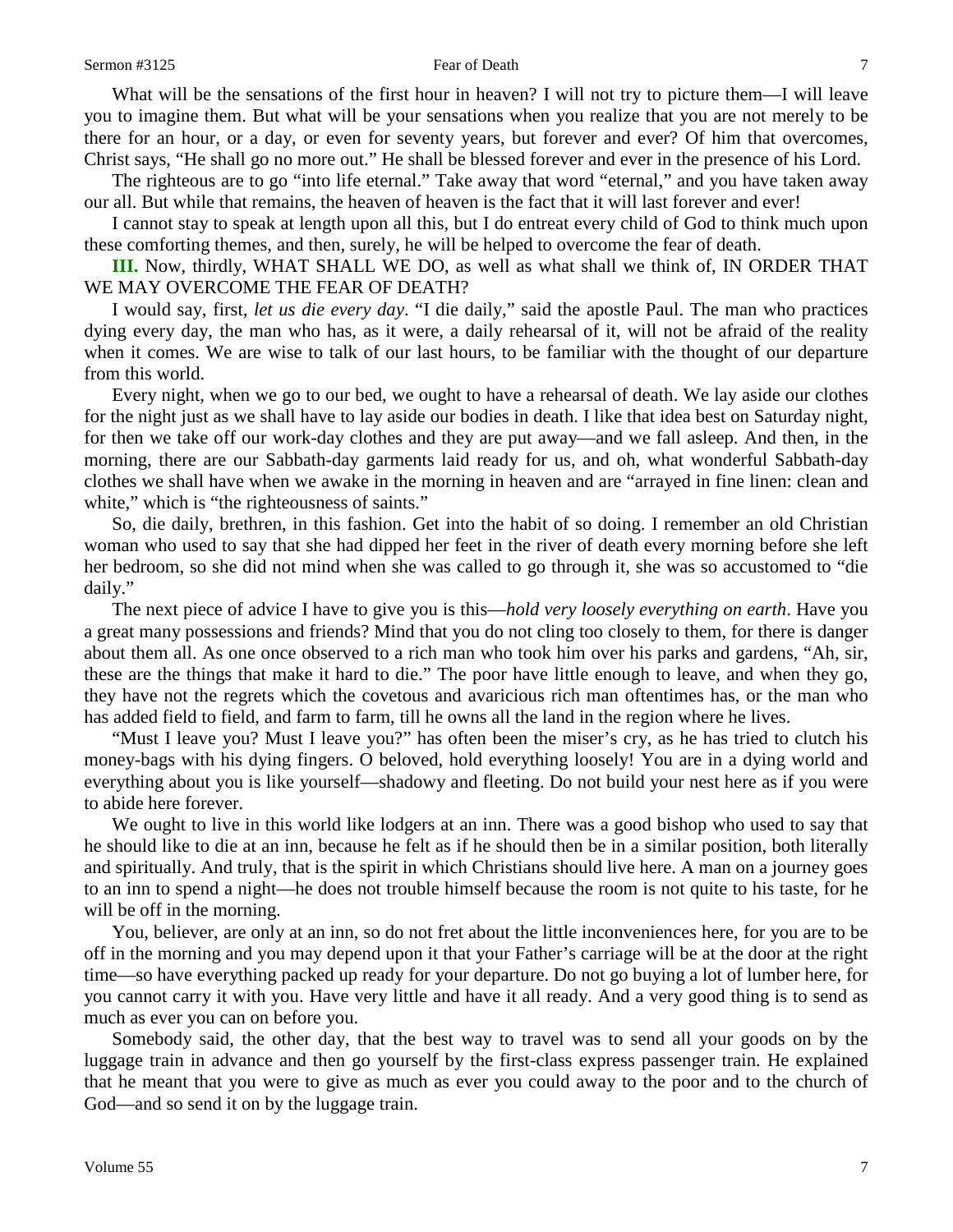"What I spent, I *had*," said a man. "What I kept, I *lost.* What I gave away, I *have.*" And truly it is so when believers die. Still is that theirs which they have given to God and to His poor, "but whose is that which they have left behind?" Perhaps some ungrateful heir will sinfully squander it.

I have often admired the difference between a rich man's funeral and a poor man's. It grieves one, sometimes, to think of the rich man's funeral. What do the sons and daughters of the miser think about it? They are most concerned to get home to hear the reading of the will. But when the poor man dies, it is quite another matter. There is his daughter, Jane, who is employed as a servant—she contributes a little towards the cost of the funeral. Then there is a son, John, who has a wife and four or five children—but he pinches himself so as to contribute a little. All the children do something to help and those are honest tears that they shed for the poor old man, for they have nothing to gain by his departure and the grief at his funeral will be real and true. But whether you are rich or poor in this world's goods, make sure that you are among "the poor in spirit: for theirs is the kingdom of heaven."

But the main way to overcome the fear of death is *to believe firmly in your Lord*. You will generally find that in proportion as your faith gets stronger, your fear of death will vanish—and as your faith gets weak, fear will come in to take its place. Realize that Christ is your Savior, that He loves you, and has given Himself for you, and saved you with an everlasting salvation. Realize that He has inscribed your name upon the palms of His hands—nay, more—that He has graven it upon His heart.

Remember that, although a woman may forget her sucking child, your Lord never can forget you and that He has said, "I will never leave thee, nor forsake thee"—and then will you be able to say, "Yea, though I walk through the valley of the shadow of death, I will fear no evil: for thou art with me; thy rod and thy staff, they comfort me."

The next thing I exhort you to do is to *walk much with God*. Never get out of fellowship with Him. You cannot have the fear of death while you walk with Him. There was a man, you remember, who never died—and the reason was because he walked with God. If any man would escape all dread of death, he must pursue Enoch's path. It is the only way to rise superior to the natural fear that comes upon us all at times.

Next, to get rid of the fear of death, I urge you to *serve God every day with all your might*. Live each day as if it were to be your last day. If any Christian man knew that he had only one more day to live, what a great deal of work he would crowd into that day! Then do that every day, since any night when you fall asleep, you may do so for the last time on earth. Press as much service as you can into each day—live at a quick rate, serve the Lord with all your heart, and mind, and soul, and strength—and try to get a full day's work done in every day.

I met, the other day, with a piece of poetry which struck me very forcibly. I wonder whether it will strike you in the same way as I read it—

> *"'My work is done, I lay me down to die; Weary and travel-worn, I long for rest; Speak but the word, dear Master, and I fly, A dove let loose to nestle on Thy breast.' 'Not yet, My child; a little longer wait, I need thy prayerful watch at glory's gate.'*

*"'But Lord, I have no strength to watch and pray, My spirit is benumbed and dim my sight; And I shall grieve Thy wakeful love, as they Who in the garden slept, that paschal night.' 'My child, I need your weakness, hour by hour, To prove, in Me, thy strengthlessness is power.'*

*"'Not for myself, I urge the suit,*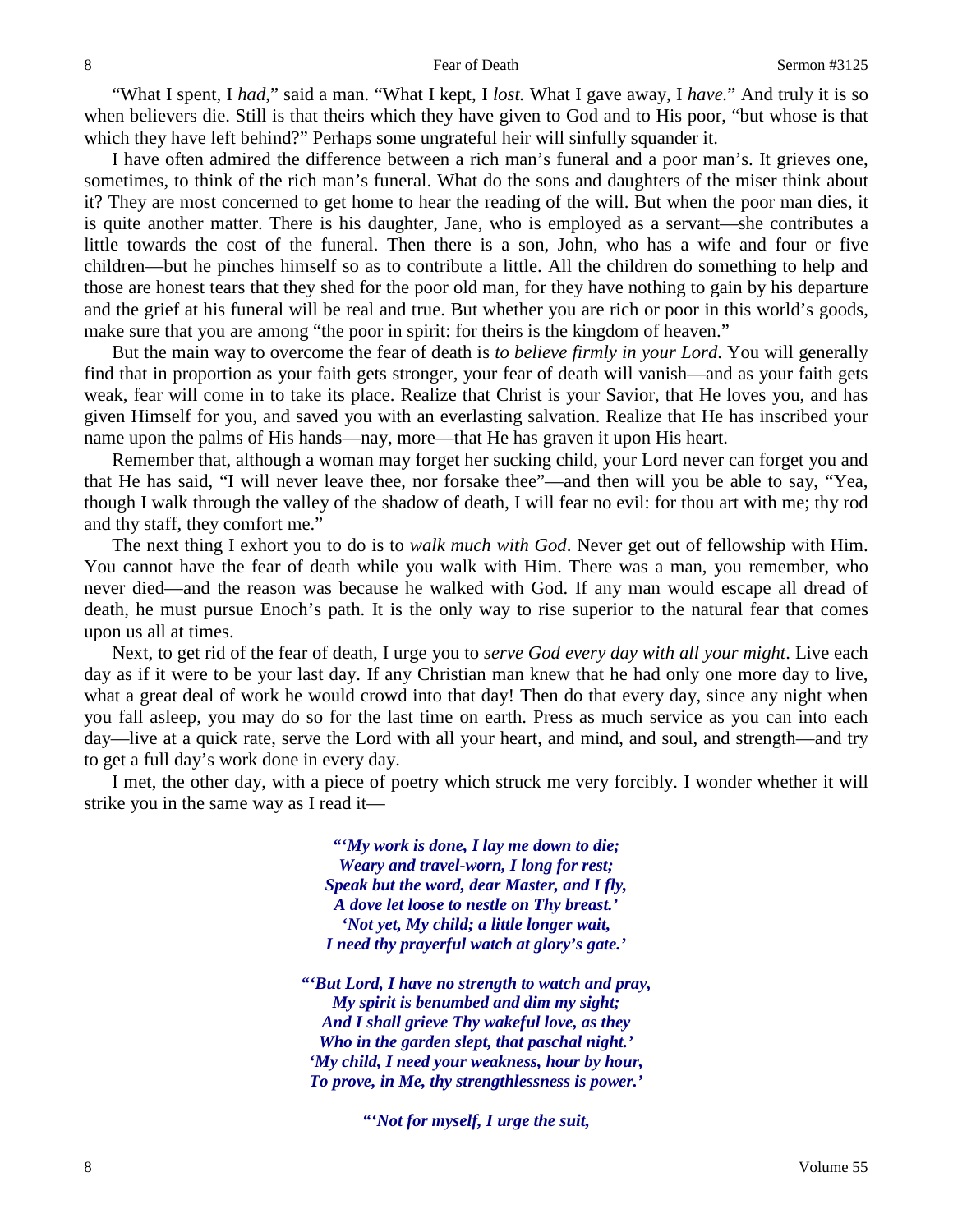*But loved ones lose, for me, life's priceless bloom; And tender, patient, uncomplaining, mute, Wear out their joy in my darkened room.' 'Enough, My child. I need their love to thee; Around thy couch they minister to Me.'*

*"'It is enough, dear Master, yea, Amen; I will not breathe one murmur or reply; Only fulfill Thy work in me and then, Call me, and bid me answer, "Here am I." 'My child, the sign I waited for is given: Thy work* **is** *done; I need thee now in heaven.'"*

I admire that utterance of Mr. Whitefield, which I have quoted to you before, "I try to keep all my affairs so arranged that, if I were to die at any time, they would be no trouble to those who come after me." He was so particular in his habits that he would not fall asleep even if he had a pair of gloves out of place. And I like to feel that as far as it can be, all is right with my own affairs.

I do not wonder that some Christian people would be afraid to die now, for they remember that they have not made their wills. Simple as that remark may seem to be to you, it is a very important matter, for it is a terrible thing for a man to be taken suddenly ill, and instead of having to think about departing to his God, he has to send for a lawyer. And when his own wits are scarcely ready for it, he has to be planning about what is to be done for his wife and children, and others whom he wishes to benefit.

Get that matter settled as soon as ever you can and see to everything else that needs attention, so that you may be able to say—"Here am I, standing like a passenger at a railway station, my luggage is all ready, and I am only waiting to step into the carriage and be gone." Happy man who is in that prepared state, for he need have no fear of death.

And brethren, if you would get rid of the fear of death, my last word of advice is, *use the telescope very frequently*. Look away up to the eternal hills where your heavenly inheritance lies, for all the glory which Christ has with the Father is yours. You shall sit upon His throne, even as He sits upon His Father's throne. You shall he crowned, even as He is crowned. Look away from this mist and fog, this frost and snow, to the land where the sun goes down no more and the days of your mourning shall be forever ended. Let your spirit rejoice that, as you are one with Jesus, you have already, by faith, taken possession of the land where you shall be no more subject to any pain, or trial, or sorrow, or sin, or death. Happy are the people who have such a blessed place to go to when they die.

But I am afraid there are some here who have not any such prospect before them. To them I will repeat a simple story which I have told to some of you before. I have heard of a certain king who had a jester or "fool" to make fun for him, as kings used to have. But this "fool" was no fool. He had much sense and he had thought wisely about eternal matters.

One day, when he had greatly pleased the king, His majesty gave him a stick and said to him, "Tom, here is a stick which you are to keep till you see a bigger fool than yourself—and then you may give it to him." One day, his majesty was taken ill, and it was thought that he would die, and many went to see him, and Tom also went and said, "What is the matter, your majesty?" "I am going, Tom, I am going." "Where are you going?" asked Tom. "I fear it is a very long way," said the king. "And are you coming back, your majesty?" "No, Tom." "You are going to stay a long while, then?" "Forever," said the king.

"I suppose your majesty has a palace ready over there." "No." "But I suppose you have provided everything that you will need there if you are going such a long way and never coming back? I suppose you have sent a good deal on and got everything provided for on ahead?" "No, Tom," said the king, "I have done nothing of the kind." "Here then, your majesty, take my stick, for you are a bigger fool than I am."